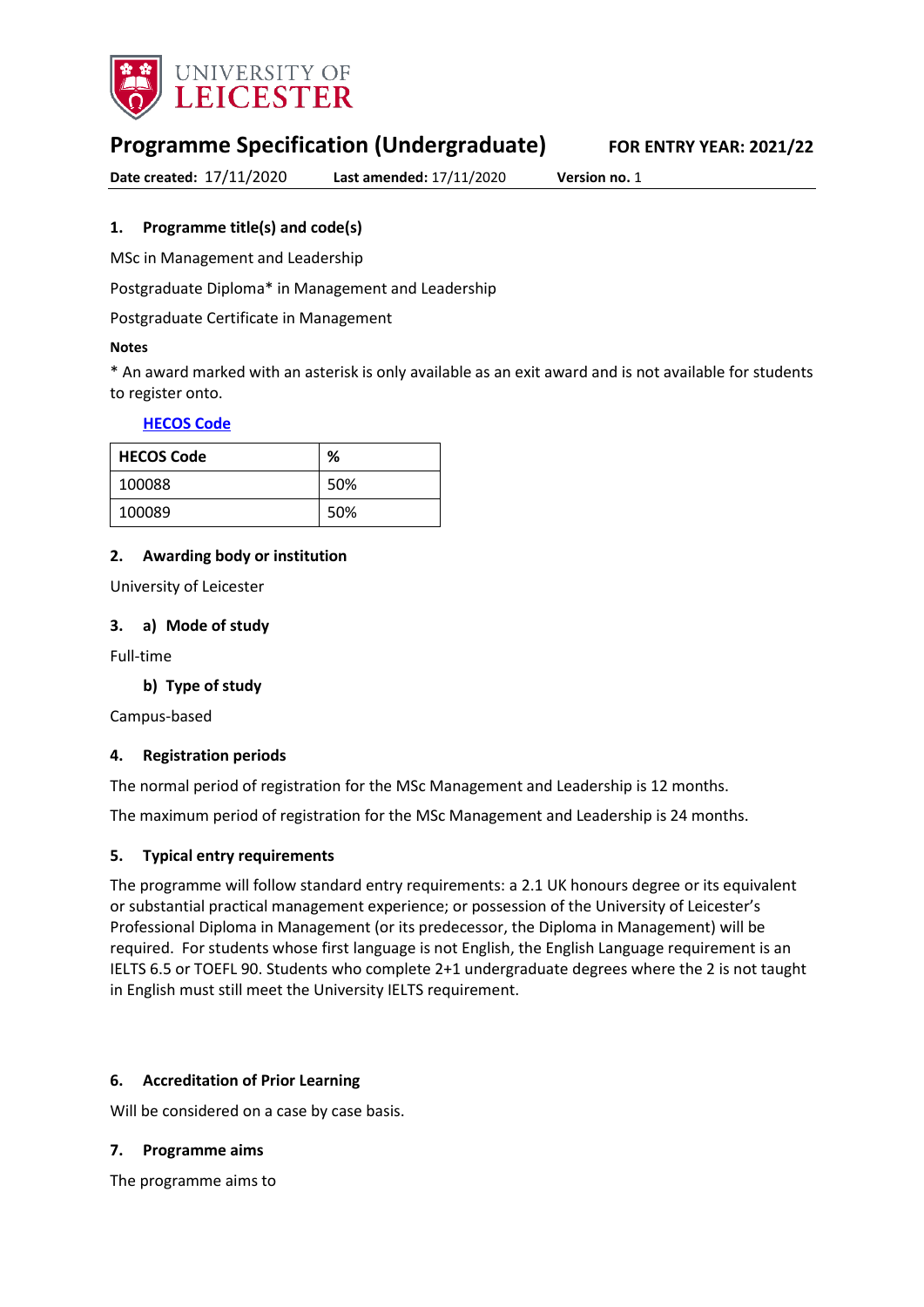- 1. provide students with a rigorous management and leadership curriculum covering the main theories, models, frameworks, and techniques of management and leadership to prepare them for a career in management, leadership or for further study in the area;
- 2. enable the study of management and leadership in an historical, international and comparative framework recognising the different types, sizes, structures and purposes of organizations and the stakeholders that they serve;
- 3. critically analyse and evaluate management and leadership problems and issues, covering the external economic, political, social, and technological, contexts within which organizations operate and managers work;
- 4. enable students to critically evaluate the published literature on management and leadership and to synthesise the range of issues and perspectives which inform research and practice in the field;
- 5. provide students with an appreciation of the importance of information to managers and leaders within a knowledge-based economy. This will include an identification of appropriate methodologies for data acquisition, assessment, analysis and dissemination.
- 6. enable course members to integrate and apply systematically and creatively the knowledge, approaches, and methods that they have learnt to a variety of case studies and a dissertation.
- 7. enable course members to develop their interpersonal, communication, and problem-solving skills, and to use these in an imaginative and self-directed way that will allow them to identify problems, evaluate and analyse situations, consider alternative solutions, make choices, and implement solutions.

### **8. Reference points used to inform the programme specification**

- QAA Benchmarking Statement
- Framework for Higher Education Qualifications (FHEQ)
- UK Quality Code for Higher Education
- [University Learning](https://www2.le.ac.uk/offices/sas2/quality/learnteach) Strategy
- [University Assessment Strategy](https://www2.le.ac.uk/offices/sas2/quality/learnteach)
- University of Leicester Periodic Developmental Review Report
- External Examiners' reports (annual)
- United Nations Education for Sustainable Development Goals
- Student Destinations Data

### **9. Programme Outcomes**

Unless otherwise stated, programme outcomes apply to all awards specified in [1.](#page-0-0) Programme title(s).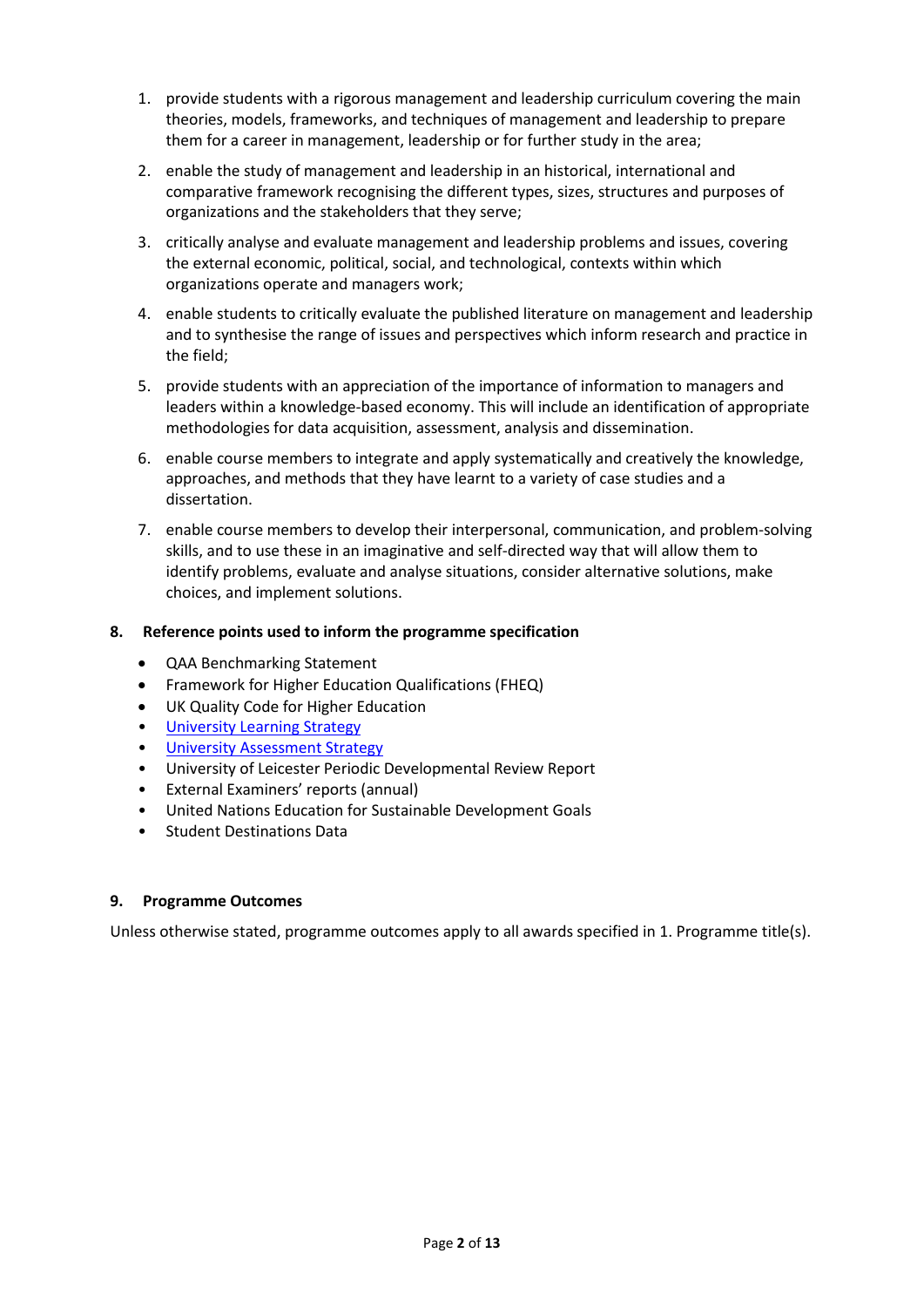# **Discipline specific knowledge and competencies**

# i) Knowledge

| <b>Intended Learning</b><br><b>Outcomes</b>                                                                                                                                                                               | <b>Teaching and Learning Methods</b>                                                                                                | <b>How Demonstrated?</b>                                                               |
|---------------------------------------------------------------------------------------------------------------------------------------------------------------------------------------------------------------------------|-------------------------------------------------------------------------------------------------------------------------------------|----------------------------------------------------------------------------------------|
| <b>Certificate</b>                                                                                                                                                                                                        | <b>Certificate</b>                                                                                                                  | <b>Certificate</b>                                                                     |
| Knowledge of a core of<br>management subjects<br>including the business<br>environment, accounting,<br>finance, economics,<br>organisational behaviour,<br>and marketing.                                                 | Lectures, group discussion,<br>directed reading and exercises,<br>private study, assignment<br>feedback: formative and<br>summative | Essays (individual), group<br>discussions, examinations, case<br>study exercises.      |
| <b>Diploma</b>                                                                                                                                                                                                            | <b>Diploma</b>                                                                                                                      | <b>Diploma</b>                                                                         |
| In addition to the core<br>knowledge outlined above,<br>knowledge of a broader<br>range of management and<br>leadership topics.                                                                                           | As above                                                                                                                            | As above                                                                               |
| <b>Masters</b>                                                                                                                                                                                                            | <b>Masters</b>                                                                                                                      | <b>Masters</b>                                                                         |
| In addition to the above<br>knowledge of the research<br>methods used in<br>management research and<br>what constitutes a<br>methodology. Ability to<br>synthesise and integrate<br>knowledge across the core<br>subjects | In addition to the above, the<br>dissertation research process,<br>research methods training                                        | In addition to the above the<br>research proposal, ethics<br>approval and dissertation |

# ii) Concepts

| <b>Intended Learning</b><br><b>Outcomes</b>                                                                                                   | <b>Teaching and Learning Methods</b>                                                    | <b>How Demonstrated?</b>                                                          |
|-----------------------------------------------------------------------------------------------------------------------------------------------|-----------------------------------------------------------------------------------------|-----------------------------------------------------------------------------------|
| <b>Certificate and Diploma</b>                                                                                                                | <b>Certificate and Diploma</b>                                                          | <b>Certificate and Diploma</b>                                                    |
| Ability to explain the core<br>concepts of management as<br>they relate to marketing,<br>organisations, the business<br>context, and finance. | Lectures, group discussion,<br>directed reading, assignment<br>feedback, private study. | Essays (individual), group<br>discussions, examinations, case<br>study exercises. |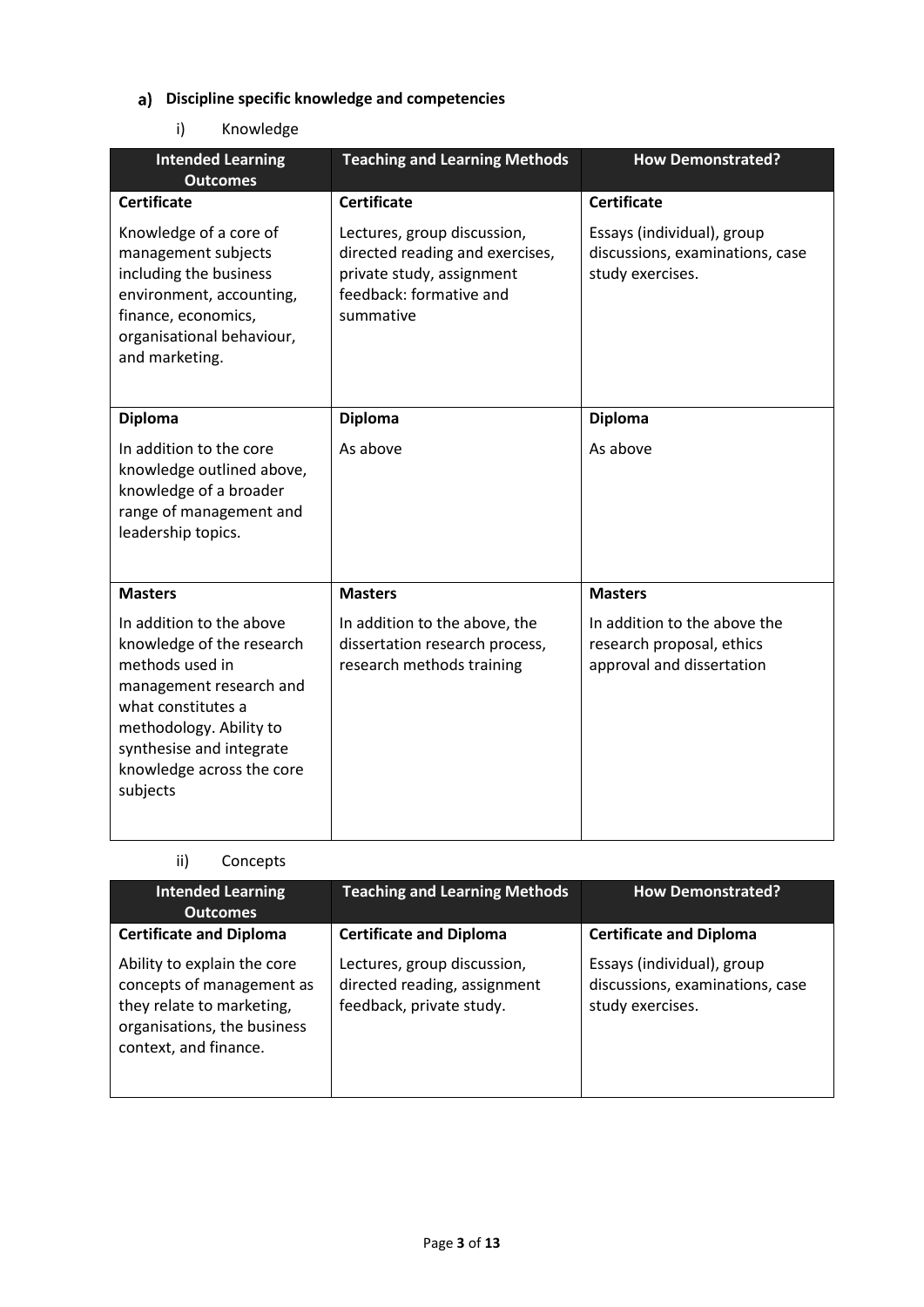| <b>Intended Learning</b><br><b>Outcomes</b>                                                                                                                   | <b>Teaching and Learning Methods</b>                                                                              | <b>How Demonstrated?</b>                                         |
|---------------------------------------------------------------------------------------------------------------------------------------------------------------|-------------------------------------------------------------------------------------------------------------------|------------------------------------------------------------------|
| <b>Masters</b>                                                                                                                                                | <b>Masters</b>                                                                                                    | <b>Masters</b>                                                   |
| In addition to the above,<br>ability to apply the above<br>theories to analyse case<br>studies within different<br>organisational and<br>leadership contexts. | In addition to the above: the<br>dissertation supervision process<br>(group and 1-to-1), independent<br>research. | In addition to the above, the<br>research proposal, dissertation |

#### iii) Techniques

| <b>Intended Learning</b><br><b>Outcomes</b>                                                                                                                                                                                                                                                                                                                                                    | <b>Teaching and Learning Methods</b>                                                                                                                                                                                             | <b>How Demonstrated?</b>                                                           |
|------------------------------------------------------------------------------------------------------------------------------------------------------------------------------------------------------------------------------------------------------------------------------------------------------------------------------------------------------------------------------------------------|----------------------------------------------------------------------------------------------------------------------------------------------------------------------------------------------------------------------------------|------------------------------------------------------------------------------------|
| <b>Certificate and Diploma</b>                                                                                                                                                                                                                                                                                                                                                                 | <b>Certificate and Diploma</b>                                                                                                                                                                                                   | <b>Certificate and Diploma</b>                                                     |
| Ability to: demonstrate<br>knowledge of key theories<br>and concepts; select relevant<br>material from academic<br>readings and demonstrate<br>familiarity with the<br>conventions of academic<br>writing and associated<br>referencing techniques;<br>undertake qualitative,<br>numerical and statistical<br>evaluation as a means to<br>analyse a management<br>problem.                     | Independent research, lectures,<br>group discussion, directed<br>reading and exercises, self<br>directed private-study.<br>Assignment feedback, formative<br>and summative.                                                      | Essays (individual), group<br>discussions, examinations, case<br>study exercises   |
| <b>Masters</b><br>In addition to the above,<br>mastery of a range of<br>methodological tools used to<br>investigate topics in<br>management and leadership.<br>Ability to be able to<br>differentiate the conditions<br>when either qualitative or<br>quantitative data analysis<br>should be used and/or be<br>able to identify the<br>conditions under which it is<br>appropriate to combine | <b>Masters</b><br>In addition to the above: the<br>dissertation supervision process<br>(group and 1 to 1), independent<br>research, lectures and seminars<br>designed to support the<br>preparation of the research<br>proposal. | <b>Masters</b><br>In addition to the above, the<br>research proposal, dissertation |
| different techniques                                                                                                                                                                                                                                                                                                                                                                           |                                                                                                                                                                                                                                  |                                                                                    |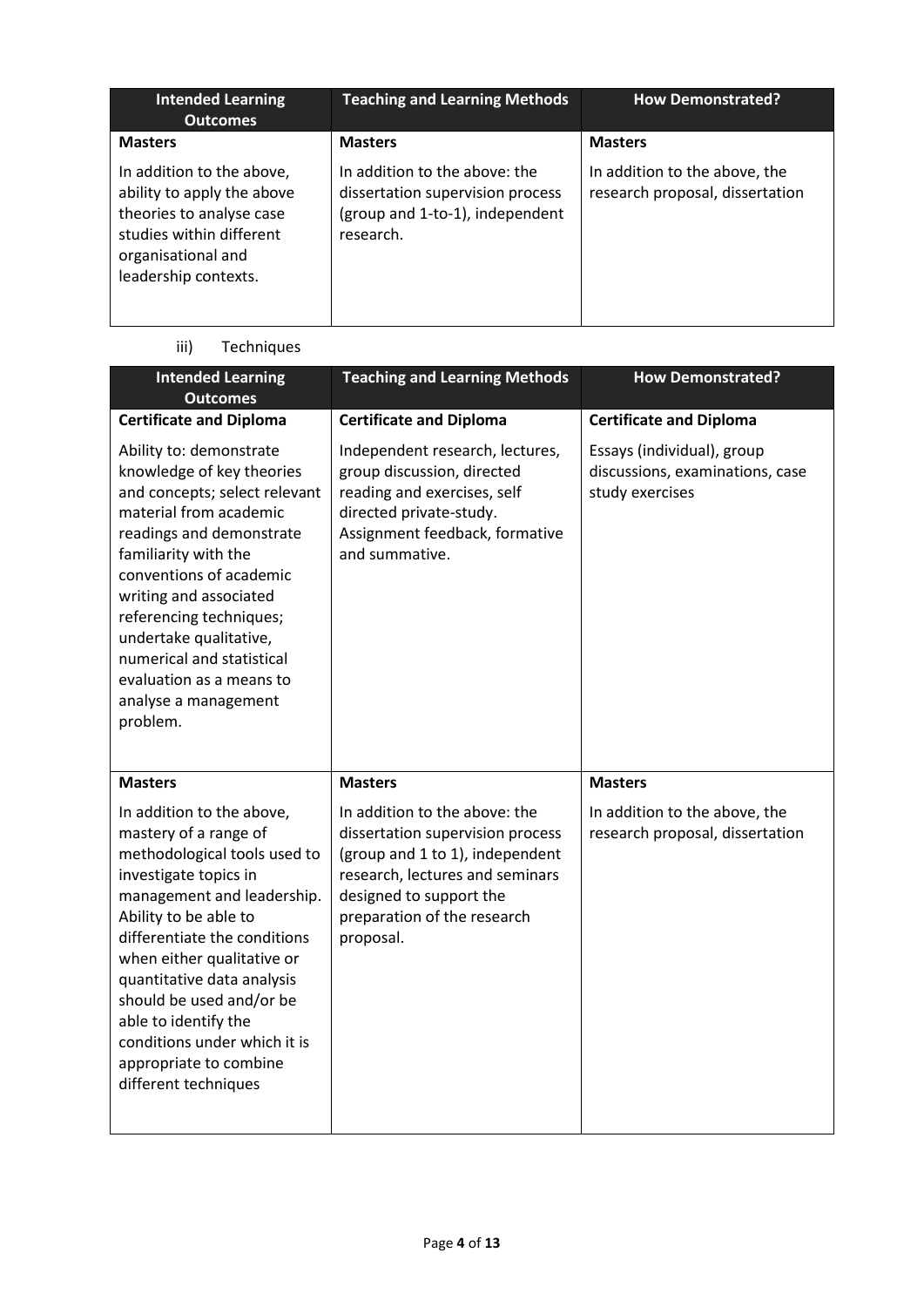iv) Critical analysis

| <b>Intended Learning</b><br><b>Outcomes</b>                                                                                                                                                                   | <b>Teaching and Learning Methods</b>                                                                                           | <b>How Demonstrated?</b>                                                          |
|---------------------------------------------------------------------------------------------------------------------------------------------------------------------------------------------------------------|--------------------------------------------------------------------------------------------------------------------------------|-----------------------------------------------------------------------------------|
| <b>Certificate</b>                                                                                                                                                                                            | <b>Certificate and Diploma</b>                                                                                                 | <b>Certificate and Diploma</b>                                                    |
| Ability to reflect critically on<br>both the academic discipline<br>of management and the<br>functions of management in<br>organizations in the<br>contemporary global<br>economy.                            | Independent research, lectures,<br>group discussion, directed<br>reading and exercises.                                        | Essays (individual), group<br>discussions, examinations, case<br>study exercises. |
| <b>Diploma</b><br>To be able to extend the<br>above to leadership issues as<br>well.                                                                                                                          | Independent research, lectures,<br>group discussion, directed<br>reading and exercises.                                        | Essays (individual), group<br>discussions, examinations, case<br>study exercises. |
| <b>Masters</b>                                                                                                                                                                                                | <b>Masters</b>                                                                                                                 | <b>Masters</b>                                                                    |
| In addition to the above,<br>demonstrate understanding<br>of different cultural,<br>environmental and<br>organizational contexts and<br>to appreciate theory and<br>practice appropriate to these<br>contexts | In addition to the above the<br>presentation of a substantial<br>piece of research culminating in<br>the dissertation document | In addition to the above, the<br>dissertation                                     |

### v) Presentation

| <b>Intended Learning</b><br><b>Outcomes</b>                                                                                                                                                                  | <b>Teaching and Learning Methods</b>                                                                                  | <b>How Demonstrated?</b>                                                                                       |
|--------------------------------------------------------------------------------------------------------------------------------------------------------------------------------------------------------------|-----------------------------------------------------------------------------------------------------------------------|----------------------------------------------------------------------------------------------------------------|
| <b>Certificate and Diploma</b>                                                                                                                                                                               | <b>Certificate and Diploma</b>                                                                                        | <b>Certificate and Diploma</b>                                                                                 |
| Ability to differentiate<br>between relevant and non-<br>relevant material; to write<br>up and deliver written work<br>to a professional standard.                                                           | Lectures, group discussion,<br>directed reading and exercises                                                         | Essays (individual), group<br>discussions, computer based<br>exercises, examinations, case<br>study exercises. |
| <b>Masters</b>                                                                                                                                                                                               | <b>Masters</b>                                                                                                        | <b>Masters</b>                                                                                                 |
| In addition to the above,<br>ability to organize research<br>material in a manner<br>appropriate to the medium<br>that is to be assessed (i.e.<br>professional report, research<br>proposal or dissertation) | In addition to the above the<br>presentation of a substantial<br>piece of research culminating in<br>the dissertation | In addition to the above, the<br>dissertation.                                                                 |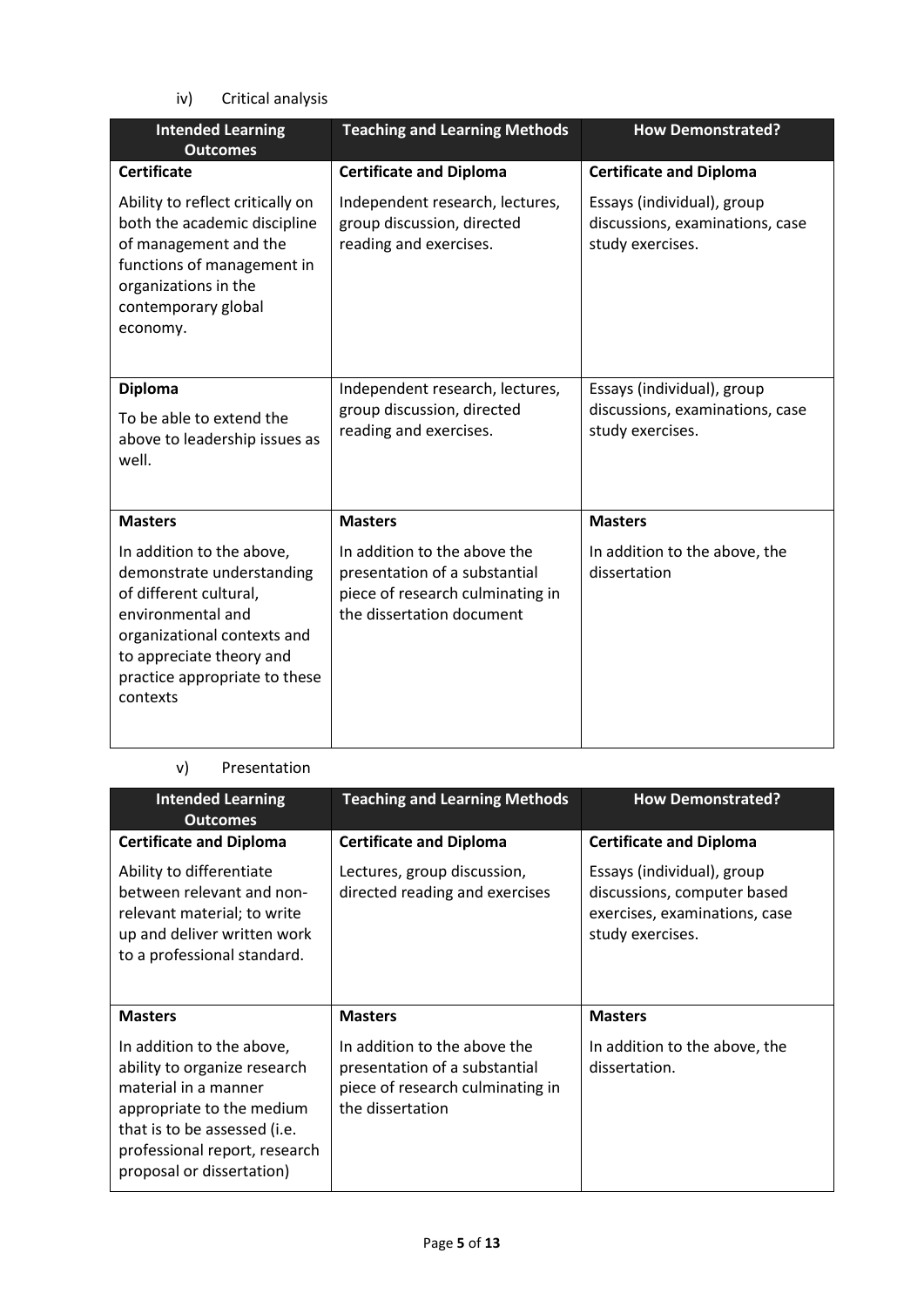vi) Appraisal of evidence

| <b>Intended Learning</b><br><b>Outcomes</b>                                                                                      | <b>Teaching and Learning Methods</b>                                                    | <b>How Demonstrated?</b>                                                                                      |
|----------------------------------------------------------------------------------------------------------------------------------|-----------------------------------------------------------------------------------------|---------------------------------------------------------------------------------------------------------------|
| <b>Certificate and Diploma</b>                                                                                                   | <b>Certificate and Diploma</b>                                                          | <b>Certificate and Diploma</b>                                                                                |
| Ability to locate, organise<br>and assess data, analyse<br>complex ideas and<br>understand and criticise<br>different arguments. | Independent research, lectures,<br>group discussion, directed<br>reading and exercises. | Essays (individual), group<br>discussions, computer based<br>exercises, examinations, case<br>study exercises |
| <b>Masters</b>                                                                                                                   | <b>Masters</b>                                                                          | <b>Masters</b>                                                                                                |
| In addition to the above, the<br>ability to mount and sustain<br>an independent level of<br>inquiry at an advanced level         | Dissertation research                                                                   | <b>Dissertation</b>                                                                                           |

# **b)** Transferable skills

i) Research skills

| <b>Intended Learning</b><br><b>Outcomes</b>                                                                                                                                                                                                                                                                                                                                                                                           | <b>Teaching and Learning Methods</b>                                                                             | <b>How Demonstrated?</b>                                        |
|---------------------------------------------------------------------------------------------------------------------------------------------------------------------------------------------------------------------------------------------------------------------------------------------------------------------------------------------------------------------------------------------------------------------------------------|------------------------------------------------------------------------------------------------------------------|-----------------------------------------------------------------|
| <b>Certificate and Diploma</b>                                                                                                                                                                                                                                                                                                                                                                                                        | <b>Certificate and Diploma</b>                                                                                   | <b>Certificate and Diploma</b>                                  |
| Ability to demonstrate<br>intellectual independence,<br>through identifying a<br>credible research project,<br>drawing up a realistic time-<br>table, reflecting on and<br>'writing up' results.                                                                                                                                                                                                                                      | Research methodology module,<br>supervision, independent<br>research and group work.                             | Essay assignments (formative and<br>summative), examinations    |
| <b>Masters</b>                                                                                                                                                                                                                                                                                                                                                                                                                        | <b>Masters</b>                                                                                                   | <b>Masters</b>                                                  |
| In addition to the above,<br>ability to plan research<br>projects based on focused<br>research questions, conduct<br>significant background<br>research and literature<br>surveys, collect and analyse<br>data which is relevant to<br>research questions, report<br>on findings demonstrating an<br>ability to critique the data<br>from competing viewpoints,<br>construct an informed<br>critical argument at an<br>advanced level | In addition to the above: the<br>dissertation supervision process<br>(group and 1-to-1), independent<br>research | In addition to the above the<br>research proposal, dissertation |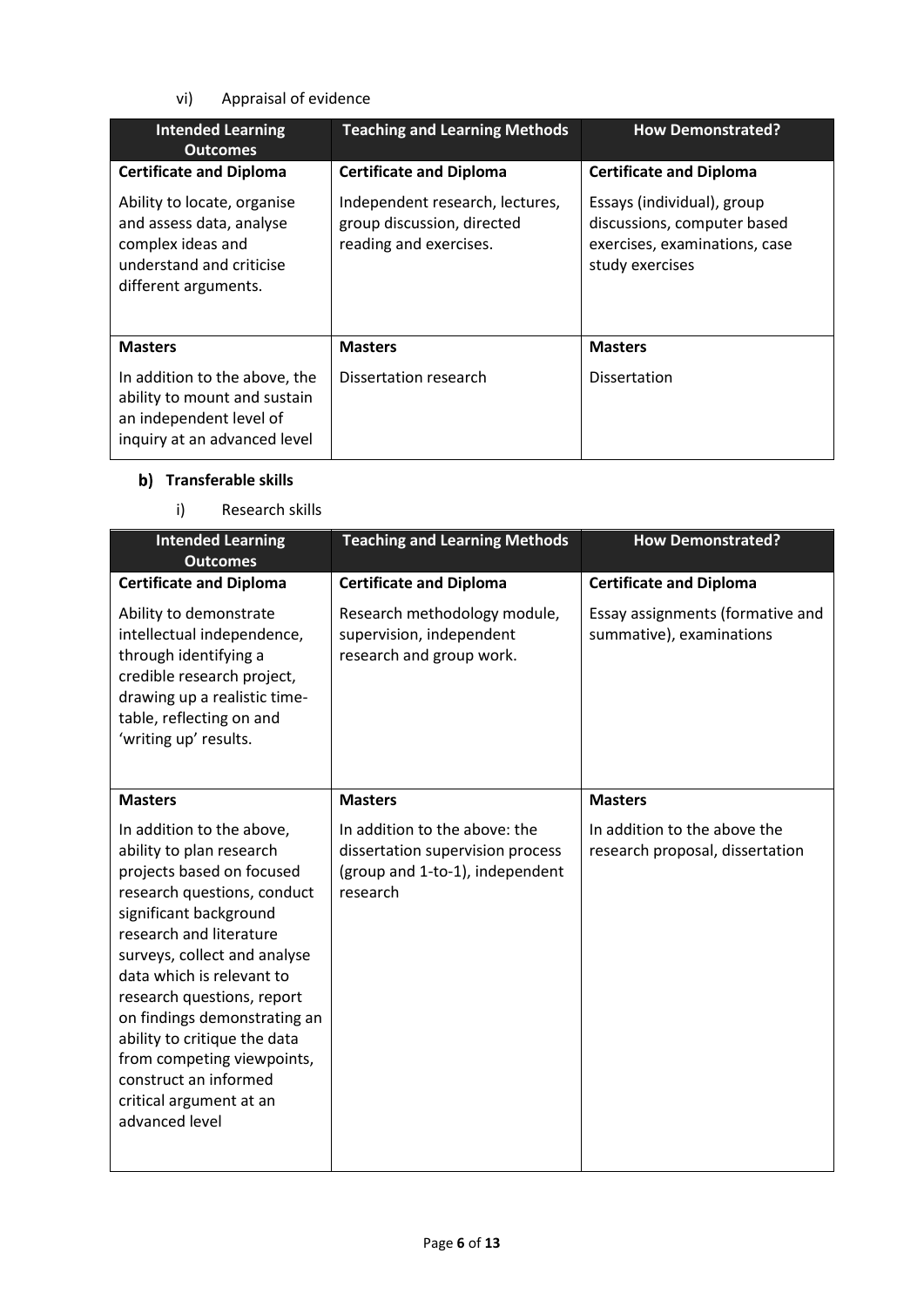### ii) Communication skills

| <b>Intended Learning</b><br><b>Outcomes</b>                                                                                                                             | <b>Teaching and Learning Methods</b>                                                                             | <b>How Demonstrated?</b>                                                                                         |
|-------------------------------------------------------------------------------------------------------------------------------------------------------------------------|------------------------------------------------------------------------------------------------------------------|------------------------------------------------------------------------------------------------------------------|
| <b>Certificate and Diploma</b>                                                                                                                                          | <b>Certificate and Diploma</b>                                                                                   | <b>Certificate and Diploma</b>                                                                                   |
| Ability to work<br>collaboratively and<br>responsibly in groups.                                                                                                        | Lectures, group discussions/<br>problem solving exercises.<br>Group work, lectures and<br>through addressing the | Group exercises, contributions to<br>discussions, and assignments.<br>Summative group essay and<br>presentations |
|                                                                                                                                                                         | requirements of progressive<br>modes of assessment.                                                              |                                                                                                                  |
| Knowing how and when to<br>draw on the knowledge and<br>expertise of others; ability to<br>contribute & comment on<br>ideas in group discussions.                       | Group work, lectures and<br>through addressing the<br>requirements of progressive<br>modes of assessment.        | Group exercises, contributions to<br>discussions, and assignments.<br>Summative group essay and<br>presentations |
| Ability to demonstrate<br>clarity, fluency and<br>coherence in written<br>expression of management<br>issues and debates in a<br>manner appropriate to the<br>audience. | Group work, lectures and<br>through addressing the<br>requirements of progressive<br>modes of assessment.        | Group exercises, contributions to<br>discussions, and assignments.<br>Summative group essay and<br>presentations |
| <b>Masters</b>                                                                                                                                                          | <b>Masters</b>                                                                                                   | <b>Masters</b>                                                                                                   |
| In addition to the above,<br>ability to produce a<br>dissertation that is logically<br>structured and written with<br>clarity and precision.                            | In addition to the above: the<br>dissertation supervision process<br>(group and 1-to-1), independent<br>research | In addition to the above the<br>research proposal, dissertation                                                  |

### iii) Data presentation

| <b>Intended Learning</b><br><b>Outcomes</b>                                                                                                                                     | <b>Teaching and Learning Methods</b>                                                            | <b>How Demonstrated?</b>              |
|---------------------------------------------------------------------------------------------------------------------------------------------------------------------------------|-------------------------------------------------------------------------------------------------|---------------------------------------|
| <b>Certificate and Diploma</b>                                                                                                                                                  | <b>Certificate and Diploma</b>                                                                  | <b>Certificate and Diploma</b>        |
| Ability to locate, organise<br>and marshal evidence, and<br>articulate it accurately in a<br>written or spoken format, in<br>a manner appropriate for the<br>required audience. | Synchronous and asynchronous<br>lectures, case study exercises,<br>self-directed private study. | Assignments, case study<br>exercises. |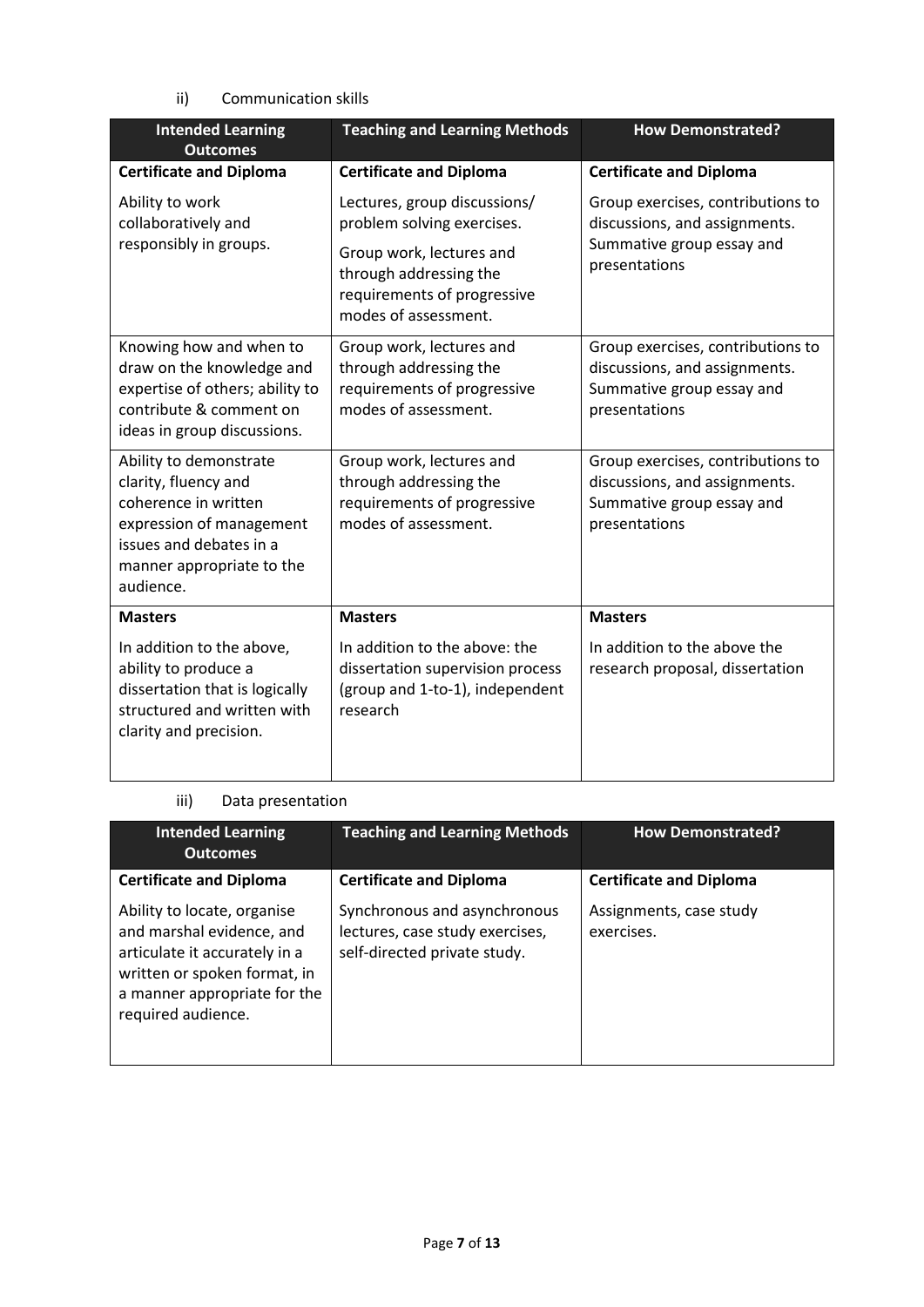| <b>Intended Learning</b><br><b>Outcomes</b>                                                        | <b>Teaching and Learning Methods</b>                                                                                                                                                                                     | <b>How Demonstrated?</b>                                              |
|----------------------------------------------------------------------------------------------------|--------------------------------------------------------------------------------------------------------------------------------------------------------------------------------------------------------------------------|-----------------------------------------------------------------------|
| <b>Masters</b>                                                                                     | <b>Masters</b>                                                                                                                                                                                                           | <b>Masters</b>                                                        |
| Ability to organize research<br>data into graphical and<br>statistical summaries where<br>relevant | In addition to the above: the<br>dissertation supervision process<br>(group and 1-to-1), independent<br>research, lectures and seminars<br>designed to support the<br>preparation of the research<br>proposal (module 4) | In addition to the above the<br>research proposal and<br>dissertation |

# iv) Information technology

| <b>Intended Learning</b><br><b>Outcomes</b>                                                                                             | <b>Teaching and Learning Methods</b>                                                                                                                                                                          | <b>How Demonstrated?</b>                                              |
|-----------------------------------------------------------------------------------------------------------------------------------------|---------------------------------------------------------------------------------------------------------------------------------------------------------------------------------------------------------------|-----------------------------------------------------------------------|
| <b>Certificate and Diploma</b>                                                                                                          | <b>Certificate and Diploma</b>                                                                                                                                                                                | <b>Certificate and Diploma</b>                                        |
| Ability to construct and<br>present quantitative and<br>qualitative data clearly,<br>effectively using IT sources<br>where appropriate. | Lectures and seminars, self-<br>directed private study                                                                                                                                                        | Essay assignments, examinations                                       |
| <b>Masters</b>                                                                                                                          | <b>Masters</b>                                                                                                                                                                                                | <b>Masters</b>                                                        |
| In addition to the above,<br>ability to use, if necessary,<br>data analysis software that is<br>relevant to a dissertation              | In addition to the above: the<br>dissertation supervision process<br>(group and 1-to-1), independent<br>research, lectures and seminars<br>designed to support the<br>preparation of the research<br>proposal | In addition to the above the<br>research proposal and<br>dissertation |

# v) Problem solving

| <b>Intended Learning</b><br><b>Outcomes</b>                                                                 | <b>Teaching and Learning Methods</b>                                                    | <b>How Demonstrated?</b>                                  |
|-------------------------------------------------------------------------------------------------------------|-----------------------------------------------------------------------------------------|-----------------------------------------------------------|
| Certificate, Diploma and<br><b>Masters</b><br>Ability to refine problems<br>into researchable<br>questions. | <b>Certificate and Diploma</b><br>Research methods classes and<br>independent research  | <b>Certificate and Diploma</b><br>Essays and examinations |
| Ability to identify and locate<br>relevant data and source<br>material.                                     | Research methods classes and<br>independent research                                    | <b>Essays and examinations</b>                            |
| Ability to use material to<br>address problem and come<br>up with answers or solutions                      | In addition to the above: the<br>dissertation supervision process<br>(group and 1 to 1) | Essays and examinations                                   |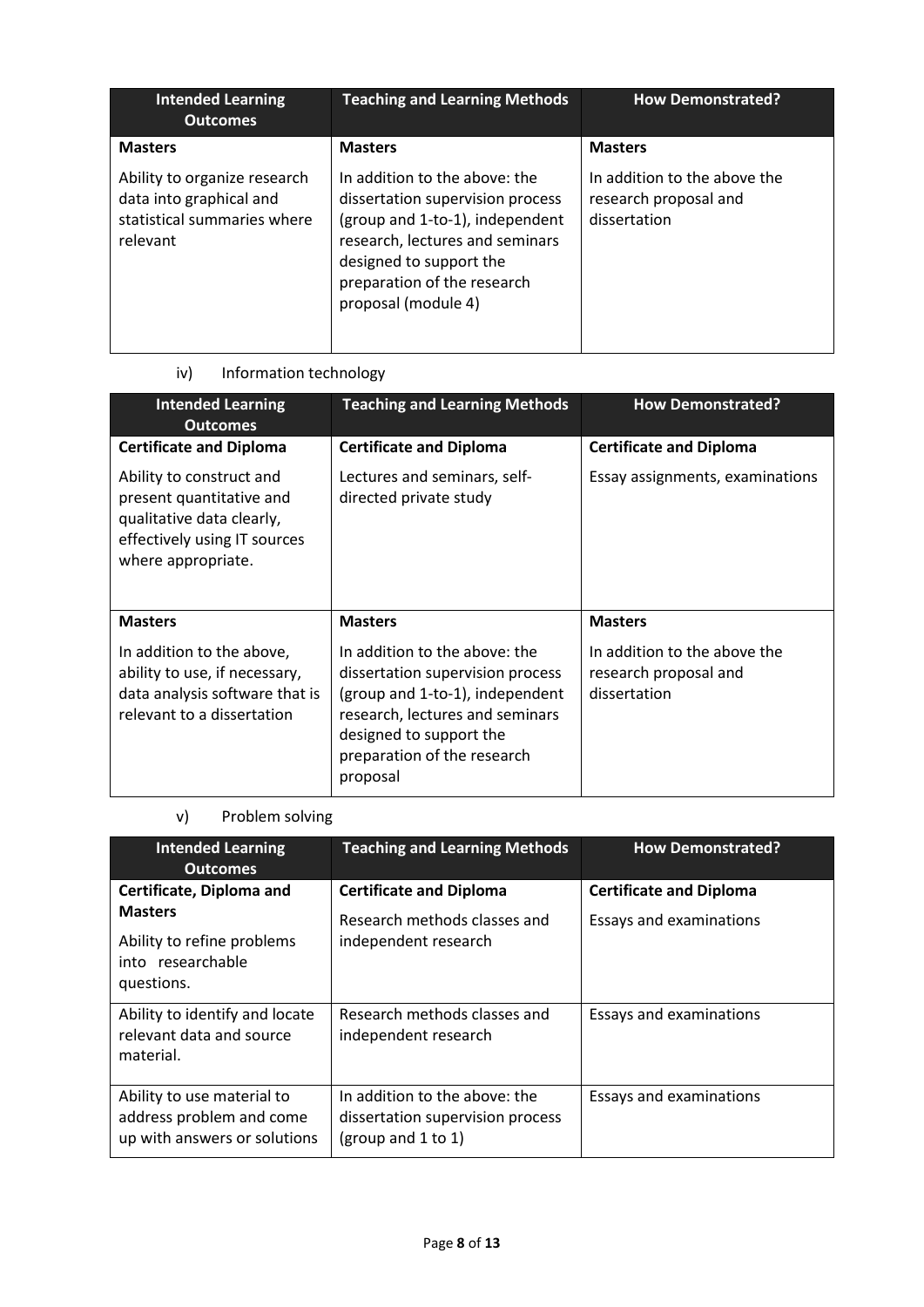| <b>Intended Learning</b><br><b>Outcomes</b> | <b>Teaching and Learning Methods</b> | <b>How Demonstrated?</b>                                                                                              |
|---------------------------------------------|--------------------------------------|-----------------------------------------------------------------------------------------------------------------------|
|                                             |                                      | <b>Masters</b><br>In addition to the above,<br>independent research,<br>particularly that leading to<br>dissertation. |

# vi) Working relationships

| <b>Intended Learning</b><br><b>Outcomes</b>                                                                                                                                    | <b>Teaching and Learning Methods</b>                                                                                                                                                                                                  | <b>How Demonstrated?</b>                                    |
|--------------------------------------------------------------------------------------------------------------------------------------------------------------------------------|---------------------------------------------------------------------------------------------------------------------------------------------------------------------------------------------------------------------------------------|-------------------------------------------------------------|
| <b>Certificate and Diploma</b>                                                                                                                                                 | <b>Certificate and Diploma</b>                                                                                                                                                                                                        | <b>Certificate and Diploma</b>                              |
| Ability to work<br>collaboratively and<br>responsibly in groups.                                                                                                               | Group work, seminars and<br>lectures.                                                                                                                                                                                                 | Group discussions, group<br>exercises, and group assessment |
| <b>Masters</b>                                                                                                                                                                 | <b>Masters</b>                                                                                                                                                                                                                        | <b>Masters</b>                                              |
| In addition to the above,<br>knowing how and when to<br>draw on the knowledge and<br>expertise of others; ability to<br>contribute & comment on<br>ideas in group discussions. | In addition to the above: the<br>establishment of a working<br>relationship with the dissertation<br>supervisor (or the resolution of<br>any problems through<br>consultation with the Personal<br>Tutor and the Programme<br>Leader) | In addition to the above; the<br>dissertation               |

### vii) Managing learning

| <b>Intended Learning</b><br><b>Outcomes</b>                                                                                                                       | <b>Teaching and Learning Methods</b>                                                                       | <b>How Demonstrated?</b>                                                                              |
|-------------------------------------------------------------------------------------------------------------------------------------------------------------------|------------------------------------------------------------------------------------------------------------|-------------------------------------------------------------------------------------------------------|
| <b>Certificate and Diploma</b>                                                                                                                                    | <b>Certificate and Diploma</b>                                                                             | <b>Certificate and Diploma</b>                                                                        |
| Ability to plan and construct<br>responses to a brief, drawing<br>upon a range of appropriate<br>sources.                                                         | Independent research, lectures,<br>and group-work, directed<br>reading and exercises                       | Assignment essays and<br>examinations.                                                                |
| Ability to reflect upon<br>behaviour and skills with a<br>view to personal and<br>professional development.                                                       | Directed reading, lectures, group<br>discussions and peer to peer<br>feedback, problem solving<br>sessions | Group and individual exercises,<br>discussion within forums,<br>assignments, case study<br>exercises. |
| <b>Masters</b>                                                                                                                                                    | <b>Masters</b>                                                                                             | <b>Masters</b>                                                                                        |
| In addition to the above:<br>ability to identify a credible<br>research project; construct a<br>feasible research timetable;<br>carry out independent<br>research | In addition to the above: the<br>dissertation supervision process<br>(group and 1-to-1),                   | Research Proposal; Dissertation                                                                       |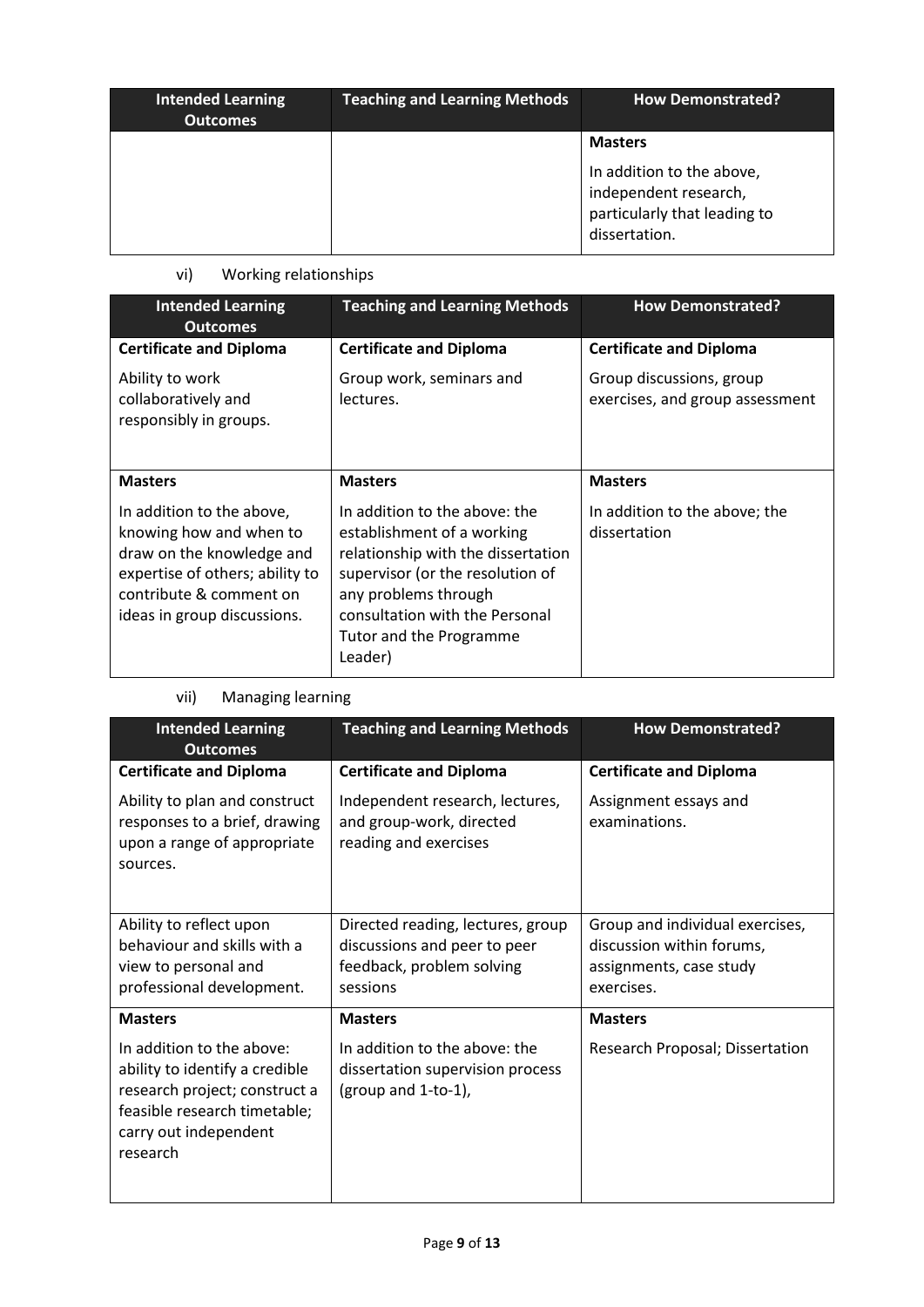viii) Career management

| <b>Intended Learning</b><br><b>Outcomes</b>                                                                                                  | <b>Teaching and Learning Methods</b>                                                                                              | <b>How Demonstrated?</b>                                                                              |
|----------------------------------------------------------------------------------------------------------------------------------------------|-----------------------------------------------------------------------------------------------------------------------------------|-------------------------------------------------------------------------------------------------------|
| <b>Certificate and Diploma</b>                                                                                                               | <b>Certificate and Diploma</b>                                                                                                    | <b>Certificate and Diploma</b>                                                                        |
| Ability to reflect on<br>motivation, strengths,<br>interests and skills with a<br>view to personal and<br>professional development.          | Directed reading, lectures, group<br>discussions and peer to peer<br>feedback, problem solving<br>sessions, independent research. | Group and individual exercises,<br>discussion within forums,<br>assignments, case study<br>exercises. |
| <b>Masters</b>                                                                                                                               | <b>Masters</b>                                                                                                                    | <b>Masters</b>                                                                                        |
| In addition to the above, if<br>appropriate, ability to<br>research an area which may<br>be relevant to the student's<br>career preferences. | In addition to the above; the<br>dissertation supervision process                                                                 | <b>Dissertation</b>                                                                                   |

### **10. Special features**

This programme features a 30 credit dissertation rather than the more traditional 60 credits. This will better align students' learning, skills and goals with those provided on the programme. A typical 30 credit dissertation might involve a student writing a management report or undertaking a desk-based research project. This type of dissertation would be well aligned with a typical task a graduate may have to perform in employment. At the same time it would allow the application of skills learnt during their course (potentially from any and all modules) in a focussed project. The dissertation would involve independent research along with analysis, critical thinking and the application of techniques.

The table below gives details of how we expect the skills involved in a dissertation to be assessed under the 30 dissertation format (listed below as Dissertation) and other modules which further develop these skills.

| Skill                                               | Courses                                           |
|-----------------------------------------------------|---------------------------------------------------|
| Literature review                                   | Dissertation, Management in Practice, Research    |
|                                                     | <b>Methods for Managers</b>                       |
| Define appropriate research questions               | <b>Dissertation</b>                               |
| Identify the steps necessary to answer<br>questions | Dissertation, Accounting and Finance for Managers |
| Develop research skills                             | Dissertation, Management in Practice, Research    |
|                                                     | Methods for Managers, International Business,     |
|                                                     | Strategic Management, Leadership in Practice      |
| Select and apply appropriate analytical             | Dissertation, Business Economics, Accounting and  |
| techniques                                          | Finance for Managers, Strategic Management,       |
|                                                     | Leadership in Practice                            |
| Evaluate work and identify possible                 | Dissertation, Marketing Management, International |
| <i>improvements</i>                                 | Business, Strategic Management, Organisational    |
|                                                     | Behaviour                                         |
| Present results concisely and                       | Dissertation, Accounting and Finance for Managers |
| appropriately                                       |                                                   |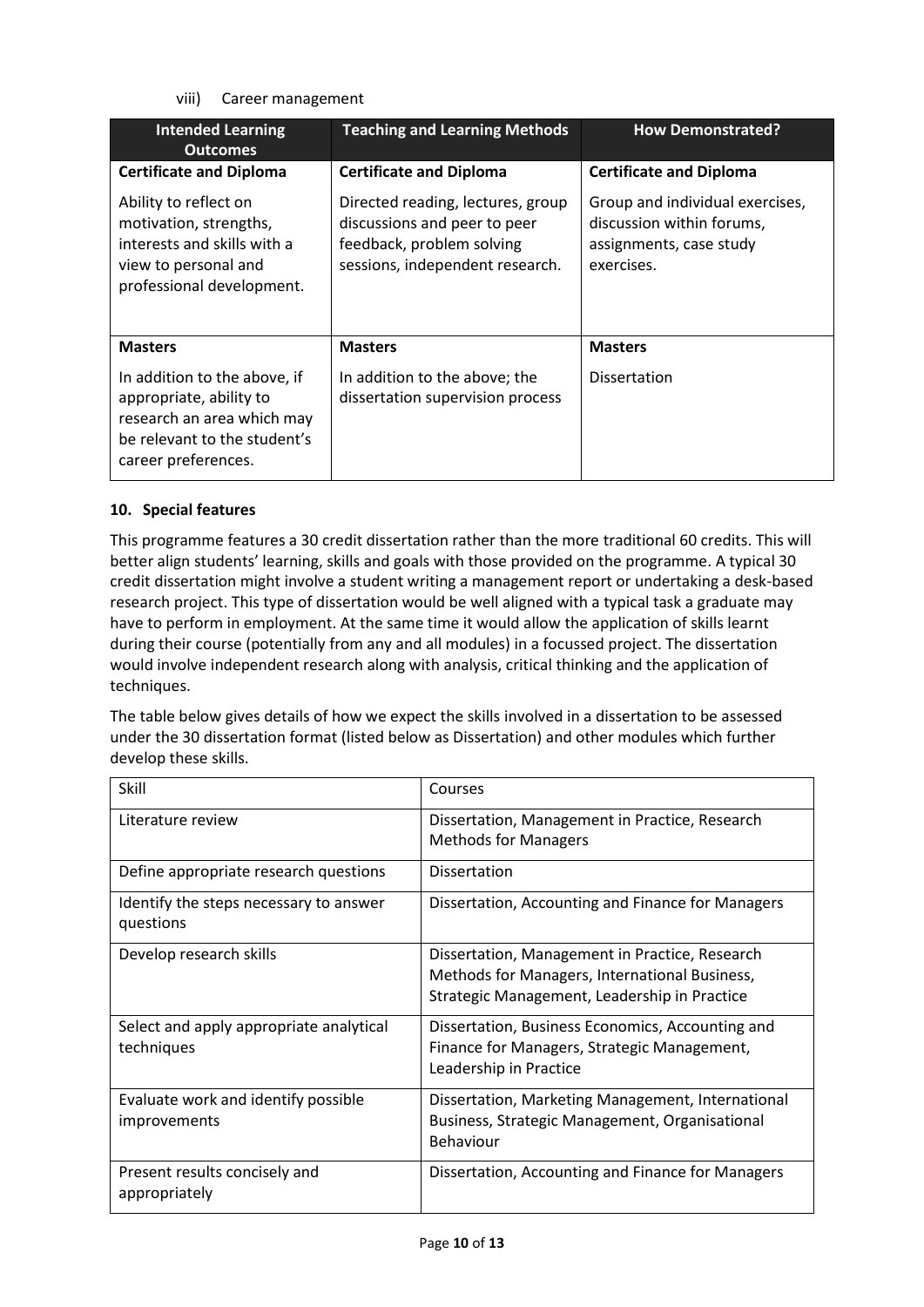| Structure and develop arguments    | Dissertation, Organisational Behaviour, Business<br>Economics, International Business, Management in<br>Practice, Foundations of Leadership |
|------------------------------------|---------------------------------------------------------------------------------------------------------------------------------------------|
| Write a formal document (including | Dissertation, Management in Practice, Research                                                                                              |
| appropriate referencing)           | <b>Methods for Managers</b>                                                                                                                 |

The dissertation will enhance our graduates in the key areas set out by the QAA whilst permitting a wider range of assessments, multiple projects, and more focused. Further it will make our students more attractive to employers.

### **11. Indicators of programme quality**

Academic quality will be maintained by adhering to School practice and University regulations. Programmes are carefully planned and reviewed internally on a yearly basis through the ADR mechanism. External examiners of programme content and marking will provide external validation and comparison to programmes offered by competitors. Coordination and alignment between the programme teaching team and professional services ensures a consistent and high quality academic experience for the students.

### **12. Criteria for award and classification**

This programme follows the standard scheme of taught postgraduate award and classification set out i[n Senate Regulations](http://www.le.ac.uk/senate-regulations) – see the version of *Senate Regulation 6 governing taught postgraduate programmes of study* relevant to year of entry.

#### **13. Progression points**

As defined i[n Senate Regulations](http://www.le.ac.uk/senate-regulation6) - refer to the version of *Senate Regulation 6 governing taught postgraduate programmes of study* relevant to year of entry.

In cases where a student has failed to meet a requirement to progress he or she will be required to withdraw from the course and a recommendation will be made to the Board of Examiners for an intermediate/exit award where appropriate.

#### **14. Rules relating to re-sits or re-submissions**

As defined i[n Senate Regulations](http://www.le.ac.uk/senate-regulation6) - refer to the version of *Senate Regulation 6 governing taught postgraduate programmes of study* relevant to year of entry.

#### **15. External Examiners reports**

The details of the External Examiner(s) for this programme and the most recent External Examiners' reports for this programme can be found at **[exampapers@Leicester](https://exampapers.le.ac.uk/)** [log-in required]

### **16. Additional features** (e.g. timetable for admissions)

n/a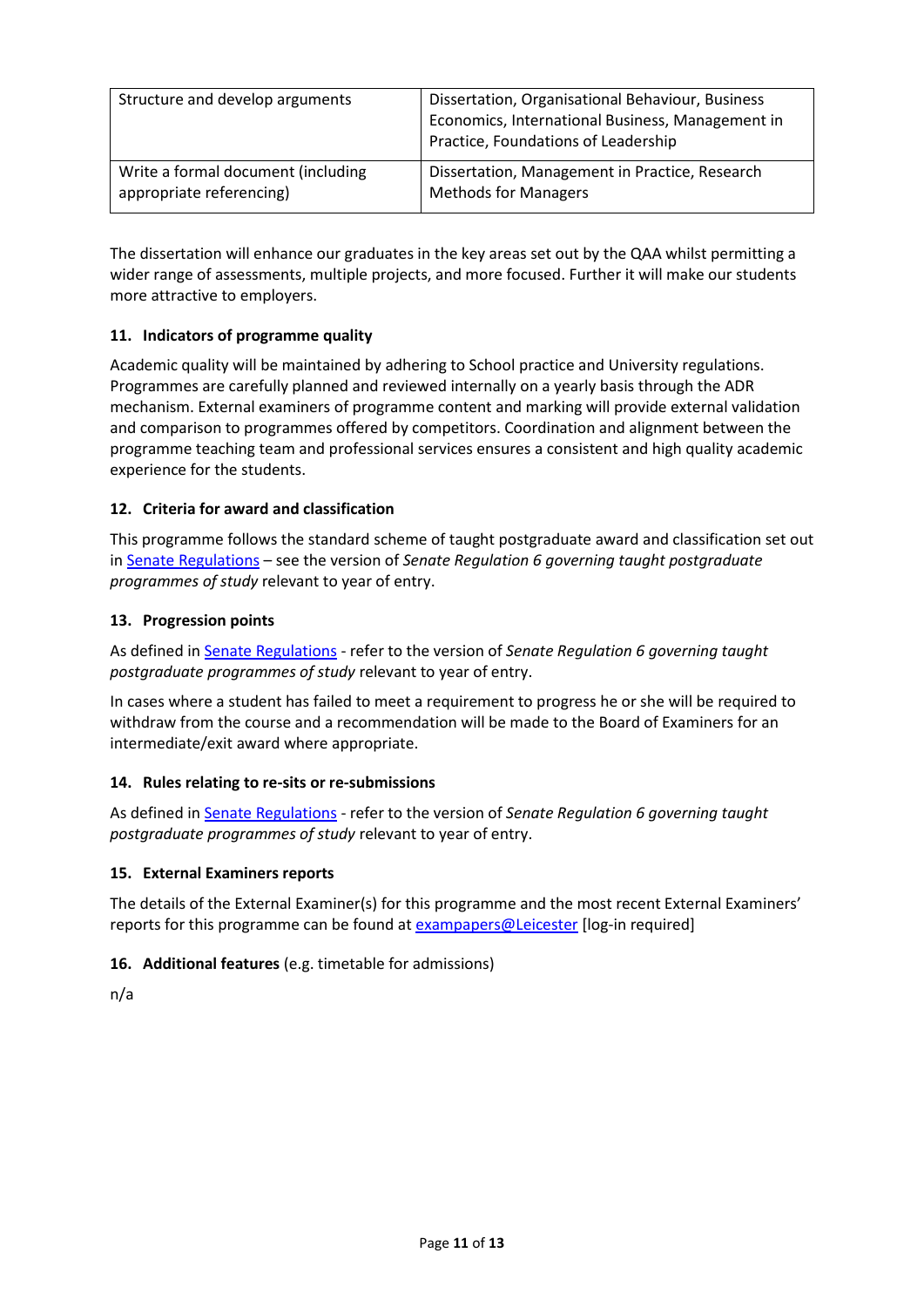

# **Programme Specification (Postgraduate) FOR ENTRY YEAR: 2021/22**

**Date created:** 17/11/2020 **Last amended:** 17/11/2020 **Version no.** 1

### **Appendix 1: Programme structure (programme regulations)**

The University regularly reviews its programmes and modules to ensure that they reflect the current status of the discipline and offer the best learning experience to students. On occasion, it may be necessary to alter particular aspects of a course or module.

MSc in Management and Leadership

#### **Credit breakdown**

| <b>Status</b>        | <b>Year long</b> | Semester 1 | Semester 2 | <b>Other delivery</b><br>period |
|----------------------|------------------|------------|------------|---------------------------------|
| Core taught          | n/a              | 60 credits | 60 credits | 30 credits                      |
| Optional             | n/a              | n/a        | n/a        | n/a                             |
| Dissertation/project | n/a              | n/a        | n/a        | 30 credits                      |

Choose an item. credits in total

## **Level 7/Year 1 Choose an item.**

Core modules

| Delivery period | Code   | <b>Title</b>                                             | <b>Credits</b> |
|-----------------|--------|----------------------------------------------------------|----------------|
| Semester 1      | MN7400 | Academic Skills and Practice (Semester 1 and Semester 2) | n/a            |
| Semester 1      | MN7401 | <b>Organisational Behaviour</b>                          | 15 credits     |
| Semester 1      | MN7402 | <b>Business Economics</b>                                | 15 credits     |
| Semester 1      | MN7403 | <b>Accounting and Finance for Managers</b>               | 15 credits     |
| Semester 1      | MN7404 | <b>Marketing Management</b>                              | 15 credits     |